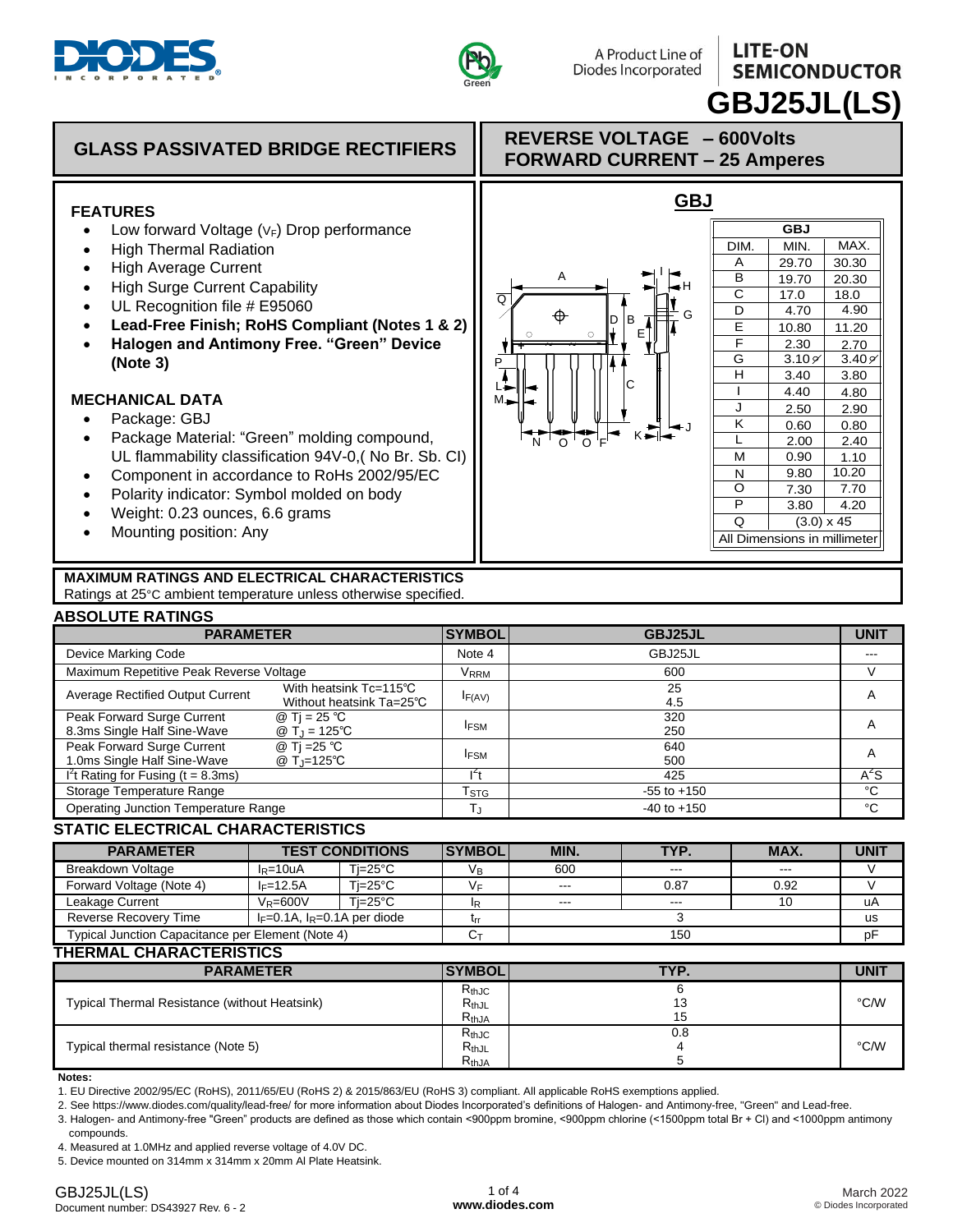

A Product Line of Diodes Incorporated

### **LITE-ON SEMICONDUCTOR**

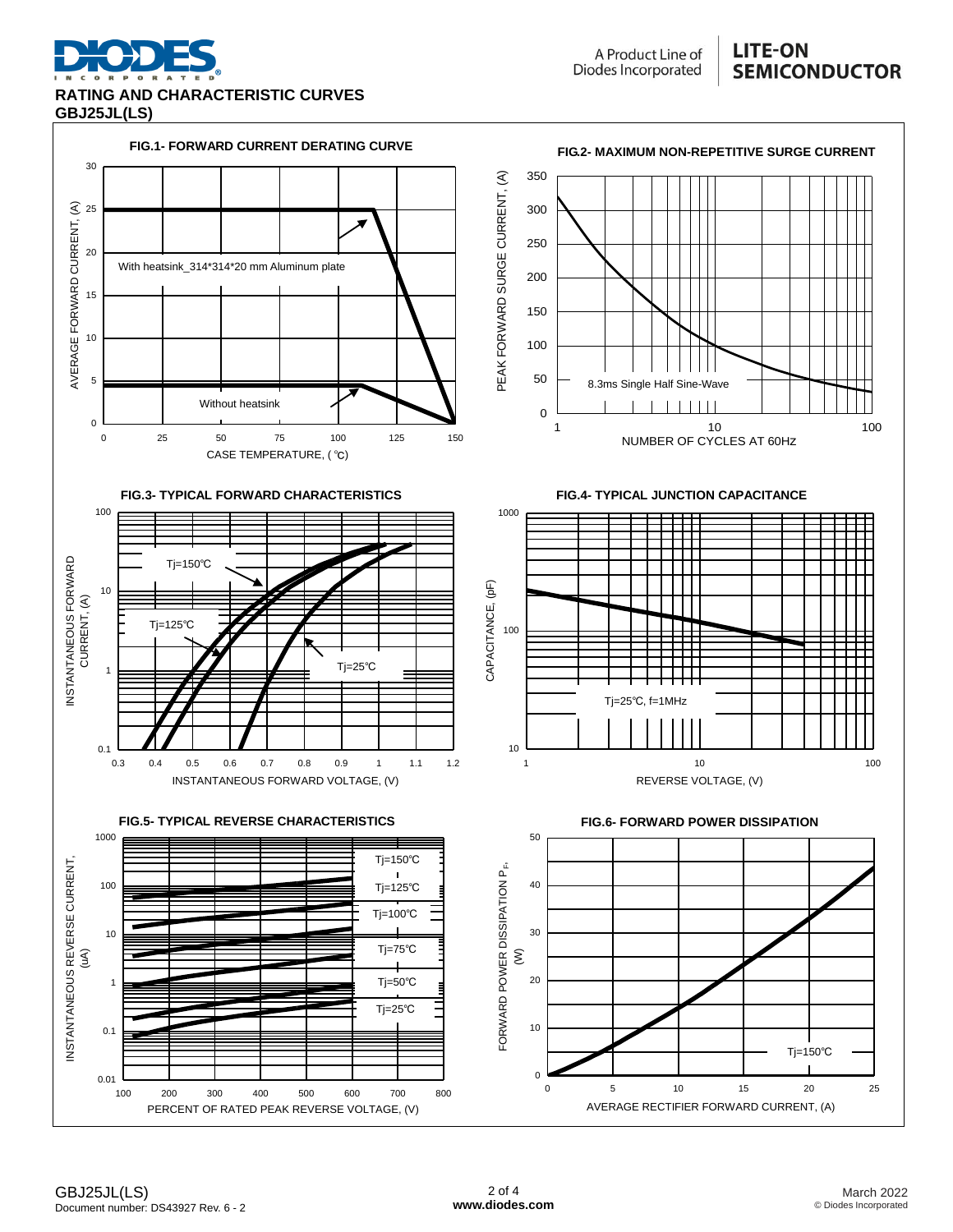

### **LITE-ON SEMICONDUCTOR**

# **Ordering Information:**

| <b>Part Number</b> |         | <b>Packing</b> |            |  |  |
|--------------------|---------|----------------|------------|--|--|
|                    | Package | Qty            | Carrier    |  |  |
| GBJ25JL HF         | GBJ     | C              | $\tau$ ube |  |  |

# **Marking Information:**